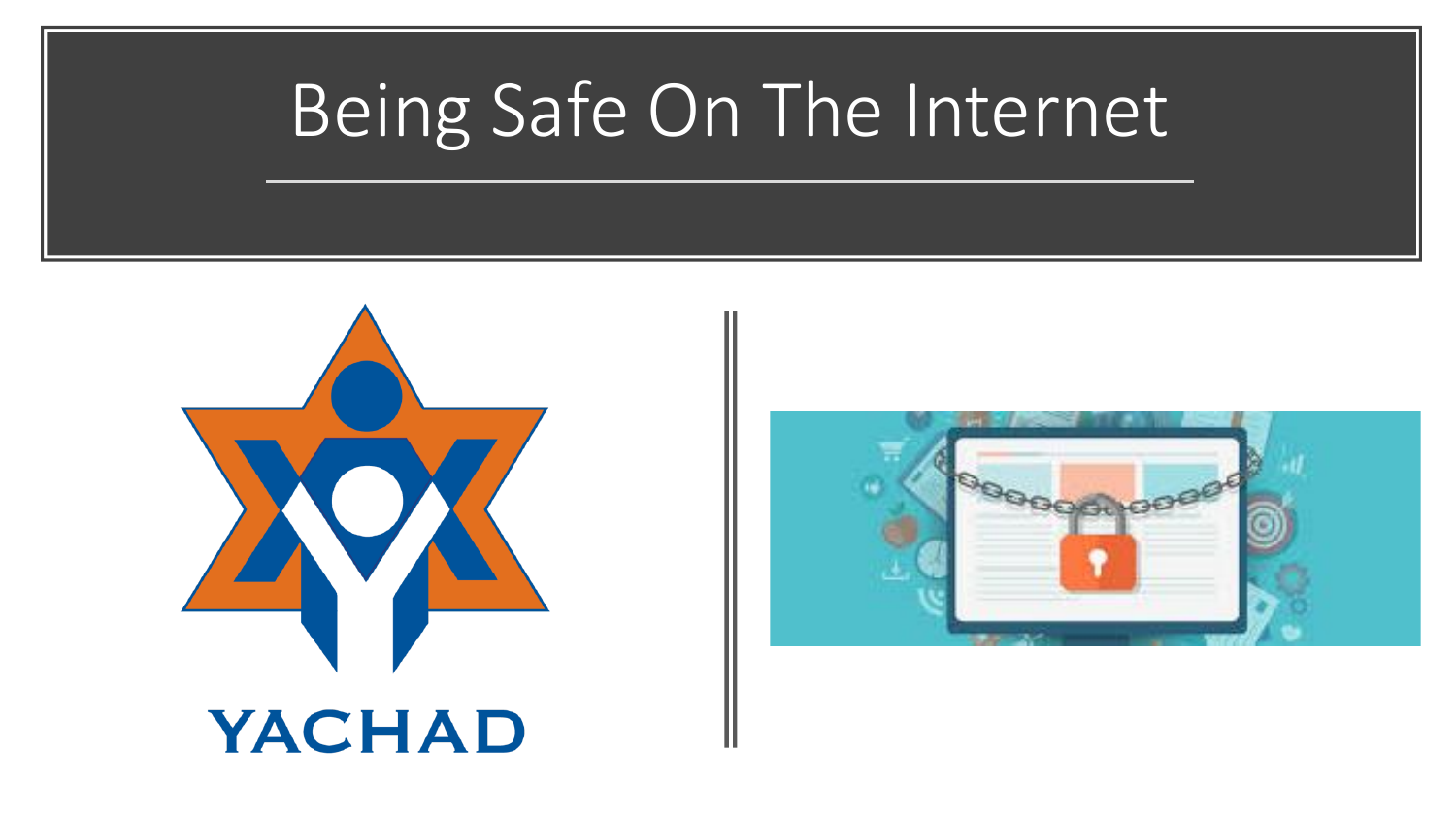# Using the Internet

- The internet is a system that connects millions of computers worldwide!
- It is really exciting to use, since you have tons of information, videos, music, articles and much more at your fingertips!



• While the internet is a fantastic tool, you need to be **careful** and know how to use it **safely**!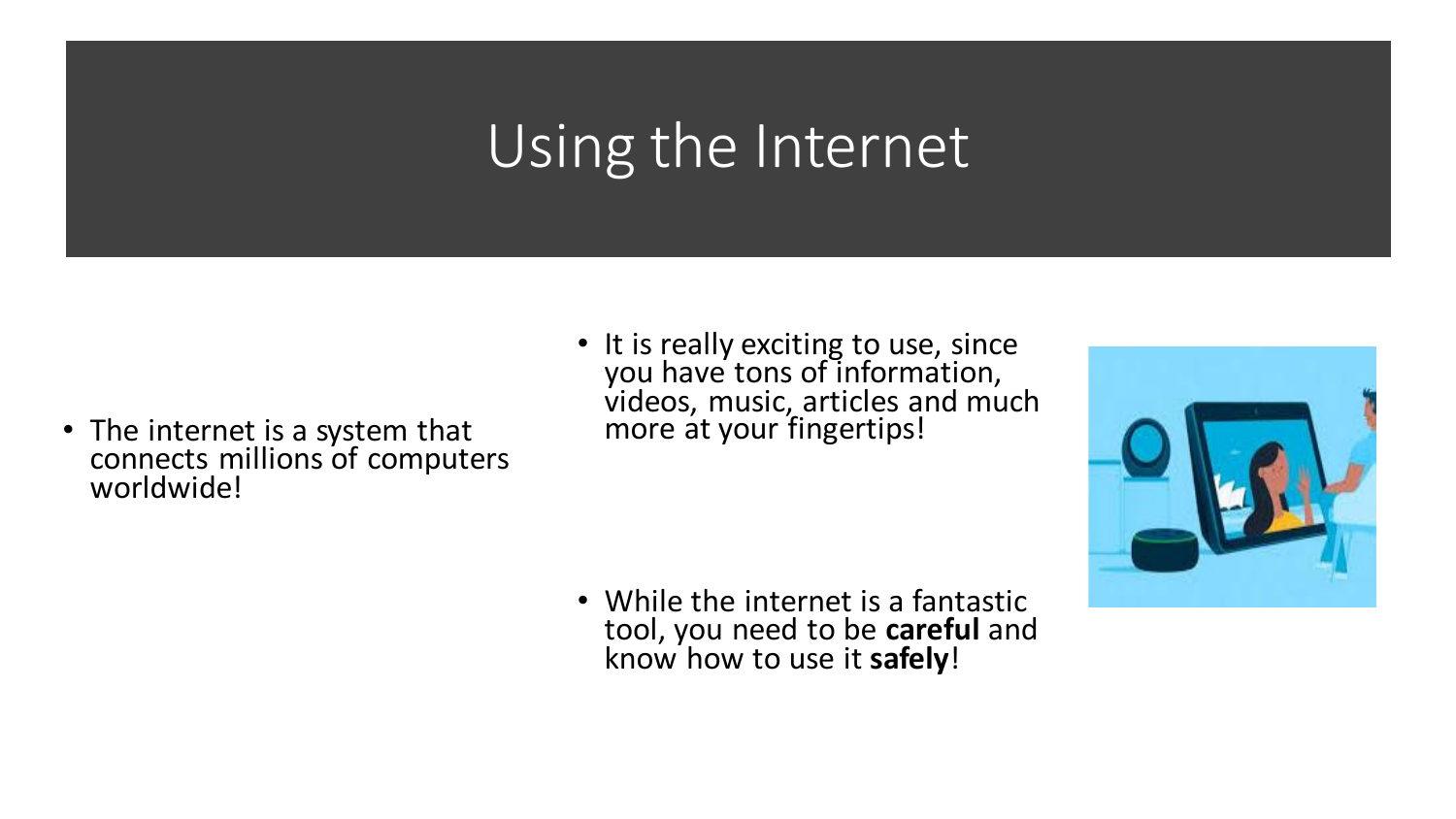# Goal of This Training

- The goal of this training is to teach you how to be safe and aware while using the internet, so that you can enjoy what it has to offer
- You will learn **7 safety tips** that will help you every time you use the internet, whether you are using an Amazon tablet, an iPad, or a regular computer

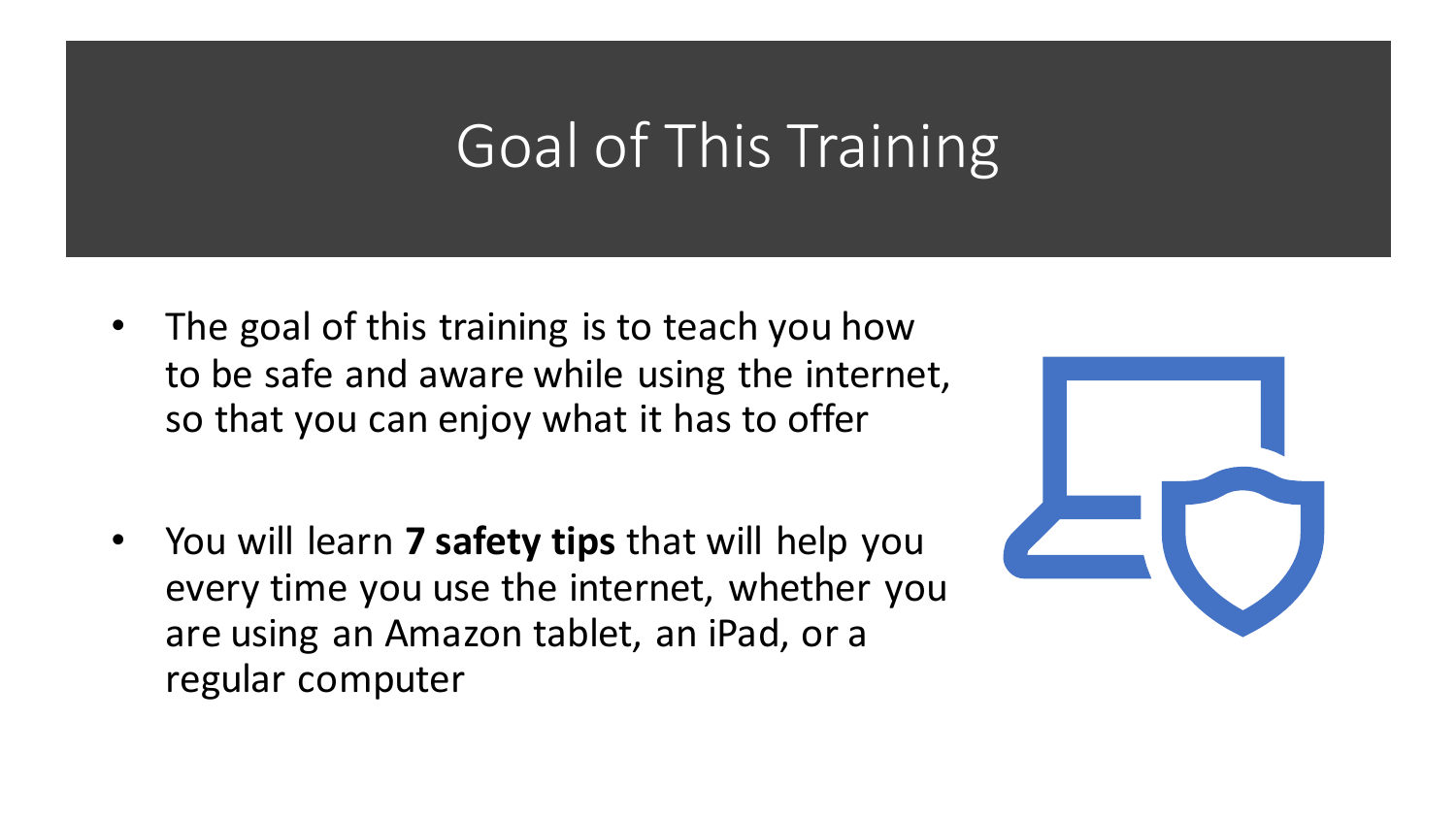### **Definitions**



- Here are the meanings of some words that we will talk about in the training, that you may not be familiar with:
- **Attachments:**An electronic file sent with an email. This file could contain pictures, videos, documents or malware
- **E-Mail (Electonic Mail):** A way to send messages back and forth using the internet
- **Friend Request:** When someone asks permission to see what you are writing or posting on the internet
- **Internet:** A system that connects millions of computers worldwide
- **Link (short for Hyperlink):** A picture or text that brings you to other documents or websites by clicking or tapping on it
- **Malware:** Computer programs designed to damage or steal information from a computer or other electronic devices. A computer virus is a type of malware
	- **Online:**Another word for using the internet
	- **Posting:** Putting something on the internet, like a picture or something you wrote
	- **Social Media:** Websites and applications (apps) that people use to:
		- Connect with others
		- Create and share content such videos, music, photos and opinions
		- **Website or Site**: A connected group of pages on the internet that focus on a particular topic, and are run by one person or organization
			- For example, amazon.com or google.com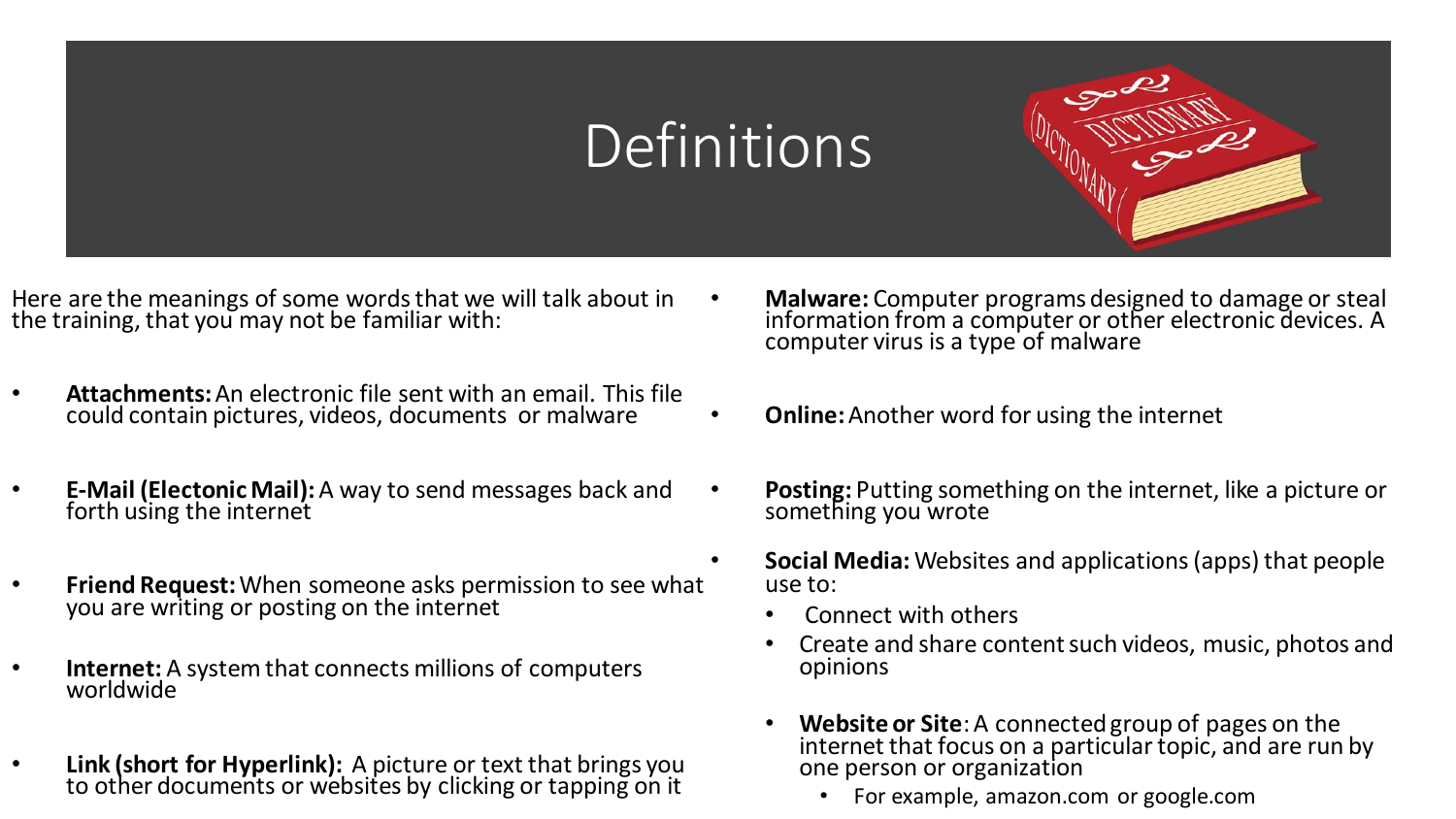## What is Social Media?

- Social media is mentioned a lot when talking about the internet, but what is social media?
- Social Media refers to the websites and applications (apps) that people use to:
	- Connect with others
	- Create and share content such videos, music, photos and opinions



- Examples of social media are: -Facebook -Tumblr -YouTube -Tik Tok -WhatsApp -Twitter -Instagram -Skype
- Participating in social media is a very common way to use the internet. To join social media platforms, people must first sign up for an account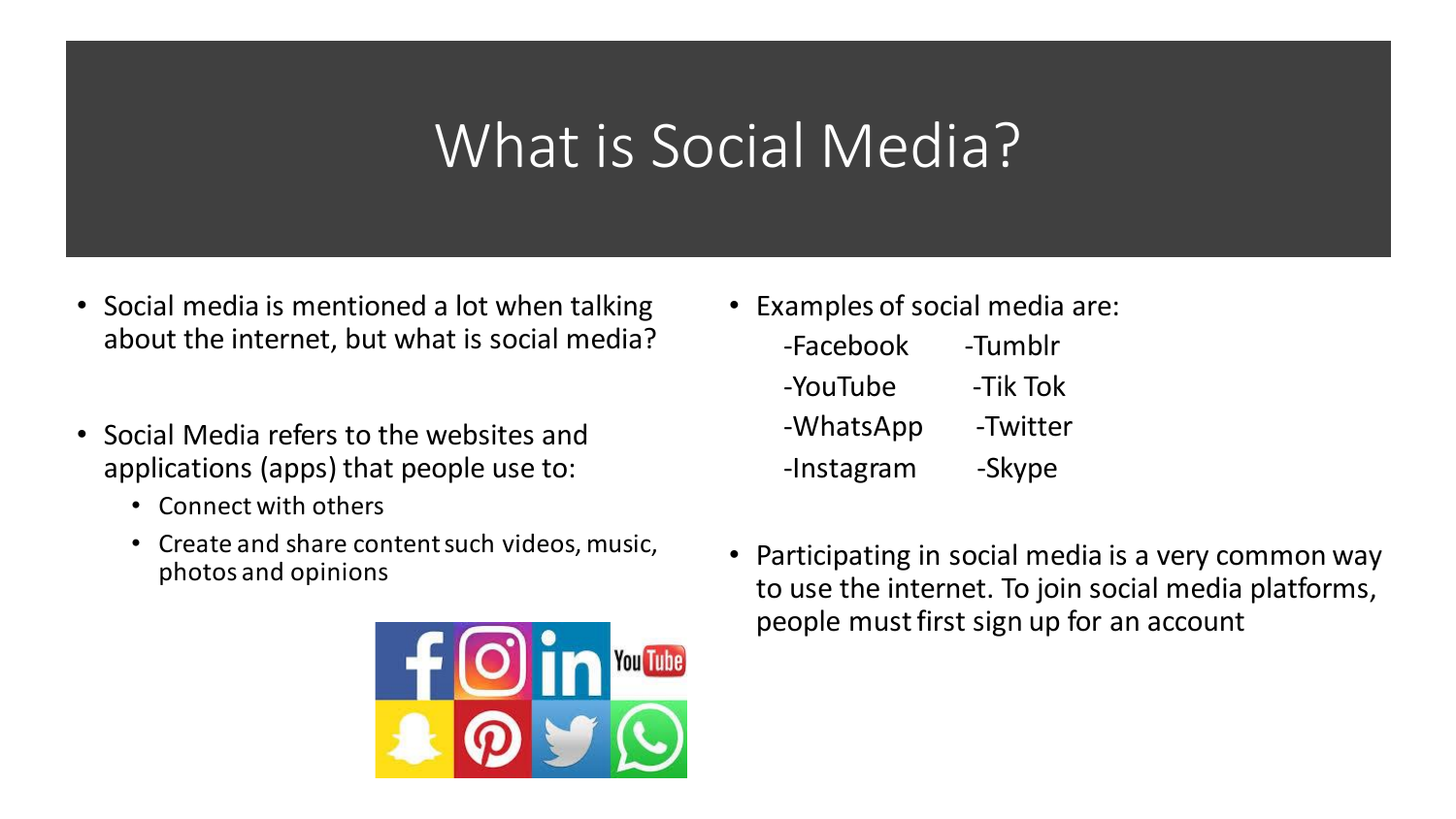# Safety Tip #1: Check Your Privacy Settings

- If you create an account on social media sites (for example Facebook, Twitter, Instagram) they may automatically allow anyone, **even people you do not know**, to see what you are writing or posting
- You will want to change this, since you do not want strangers knowing your business
- To make this change, go to the Privacy section in the settings of these sites, and mark that you only want people you know ("friends") to see what you are doing
- Make sure to check your privacy settings every few months, since the sites may change their privacy policy without you realizing
- If you need help doing this, someone at Yachad would be glad to show you how!

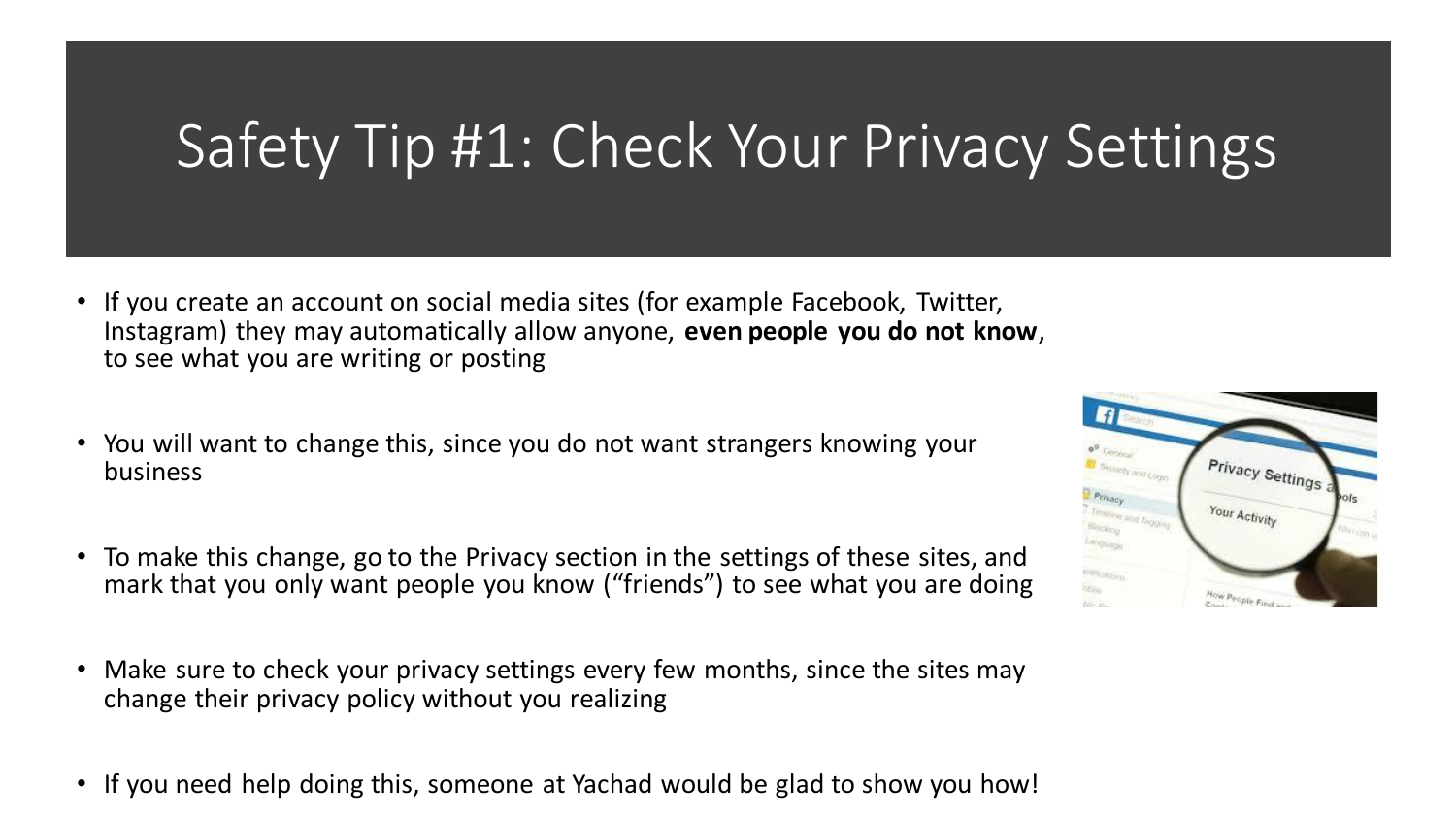# Safety Tip #2: Beware of Friend Requests and E-mails from Strangers

- A "Friend Request" is when someone is asking permission to see what you are writing or posting on social media sites
- This can be a fun way to share your pictures or thoughts with the people you know and like
- But you **Do Not** want strangers to see your pictures or thoughts
- A good rule is to only accept "Friend Requests" or messages from people who you are friends with in the real world
- You also need to be careful of e-mails from strangers
- Never click on any links or attachments in an email from someone you do not know!
- These could contain malware, which are programs that could make your computer run very slowly or stop working well, or can allow strangers to see your personal information

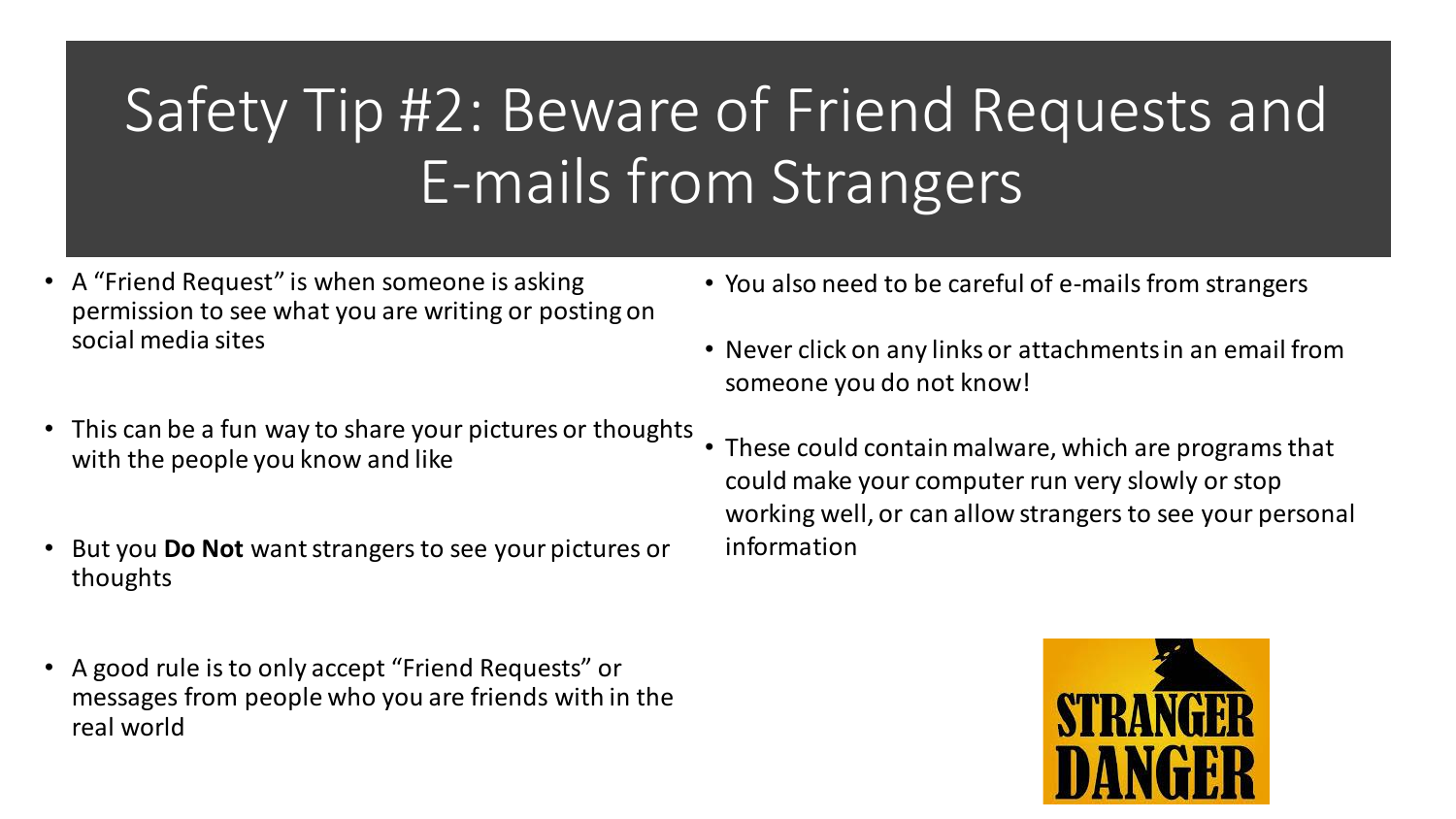## Safety Tip #3: Think Before You Post



It is useful to know that once something has been put on the internet:

- It can never be permanently erased
- It can be seen by many, many people
- A good guide is to only post things that you would be happy with other people seeing and knowing if you were with them in person
- It is also very important not to post or share private information, such as your phone number, address, social security information, bank account number, or credit card number
- If you want to tell someone your phone number or address, do it over the phone, by a secure e-mail, or in person. Do not post it on the internet!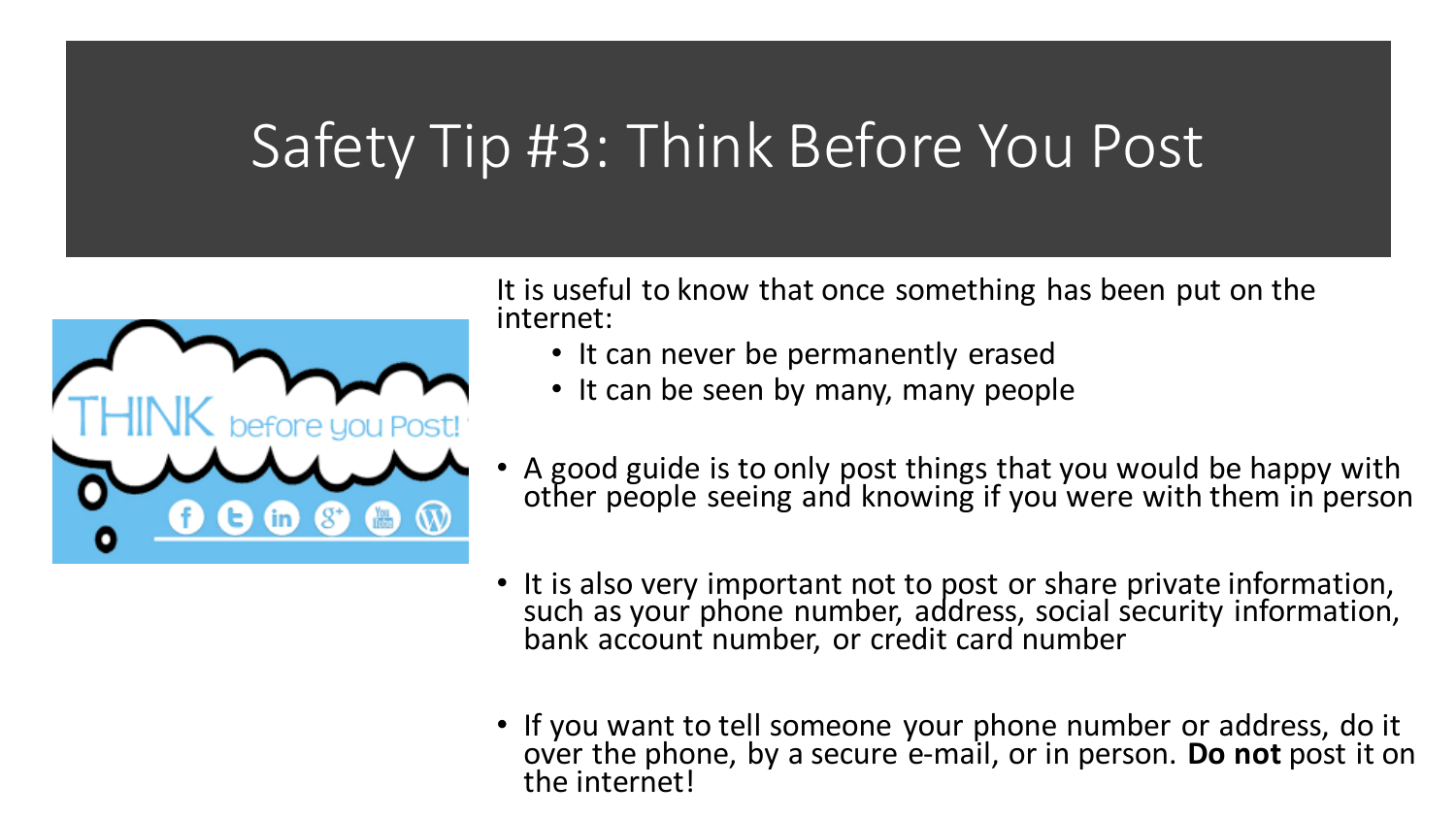## Safety Tip #4: Never Meet Up With Someone Who You Have Only Become Friends With Online

- If you meet someone **new** on the internet, it is very important that you do not meet up with him or her in person
- You do not know this person well, and he or she could be dangerous
- However, friends who you **already know**, like those from work, a program, or school, can be fun to both chat with on the internet and to meet up with in person

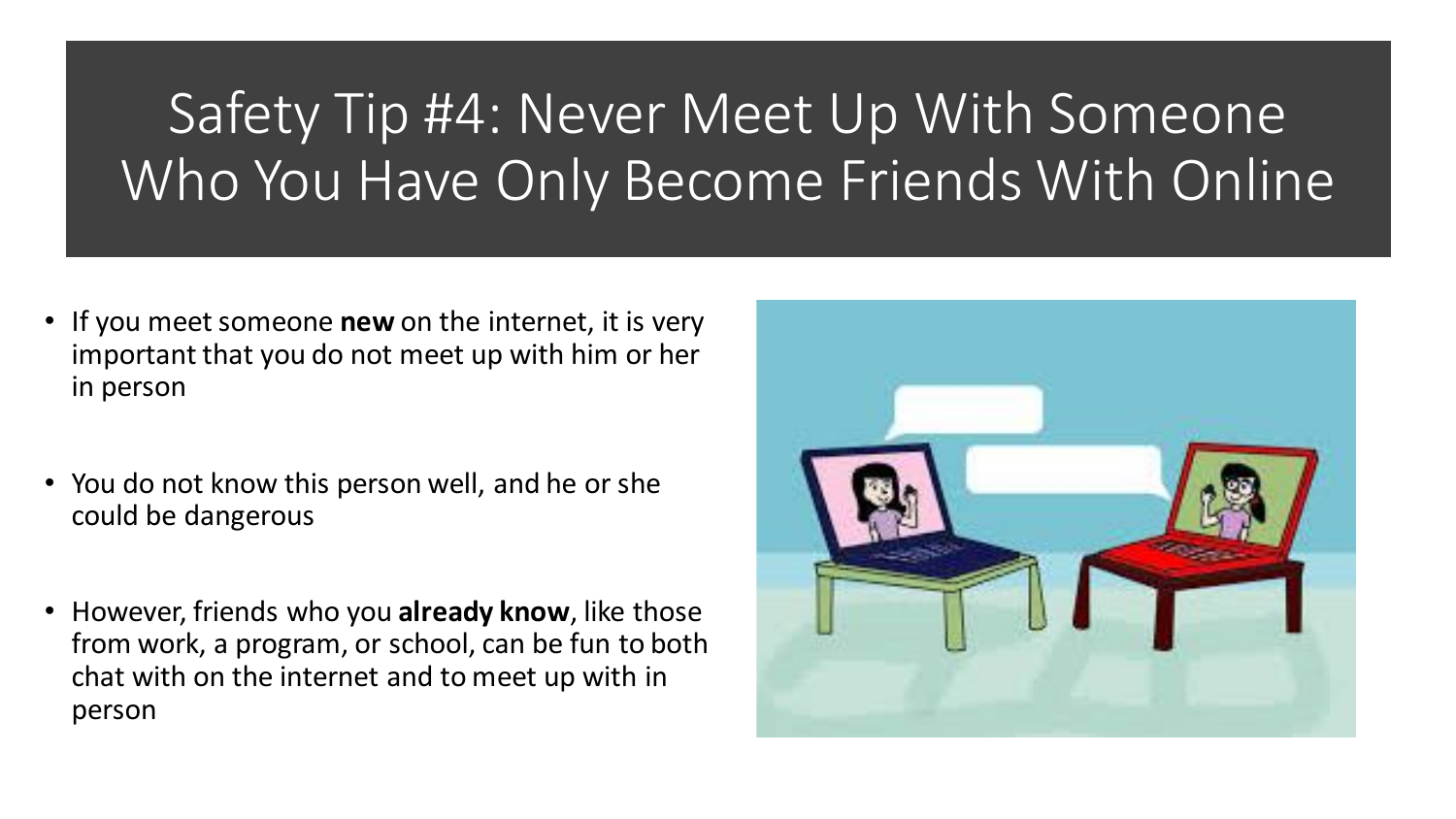# Safety Tip #5: Don't Believe Everything You See or Read

- Don't believe everything you read or see on the internet
- People could post that it is raining green eggs and jellybeans, but that does not make it true
- Make sure any information you are getting is from a person or organization that you trust and know to be truthful

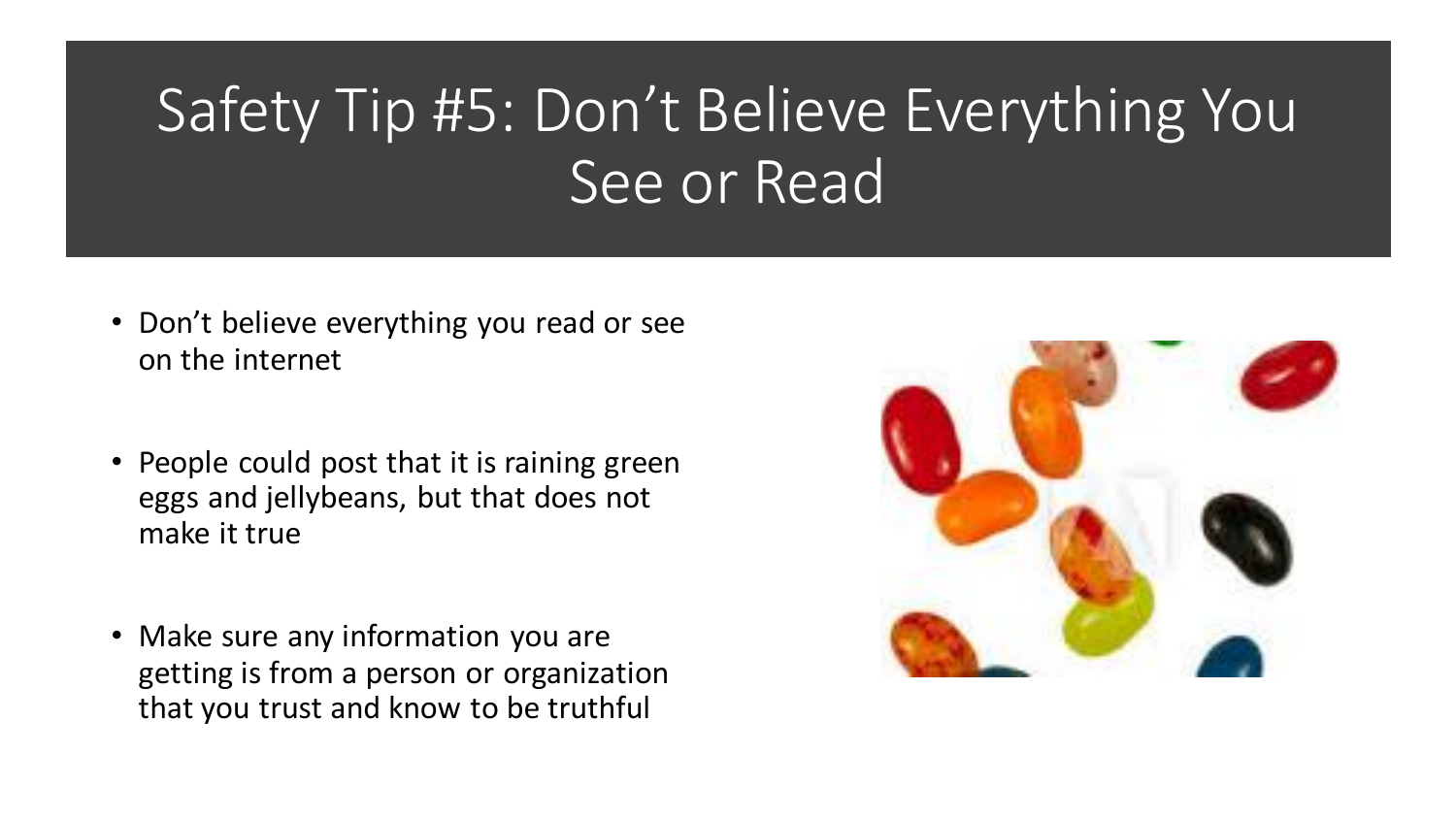# Safety Tip #6: Only Use Secure Websites

- Just like physical buildings have an address, websites have online addresses too
	- These addresses are called URLs
- The same way you make sure a building is safe before going into it, you also need to make sure a website is safe before sharing any of your personal information on it
- Before shopping, paying bills, or banking online, check that the website is "secure"
	- "Secure" means the information you are giving to the website is protected, and that no outside person can eavesdrop or steal your information
- You can tell if a website is secure by looking at its address
- A secure website's URL will start with the letters "https", and will have a picture of a lock beside it
- For instance, Yachad's website address is: https://www.yachad.org
- The "S" at the end of "https" stands for "secure". If there is no "S" at the end of "http", then it's not a safe site to go into and use!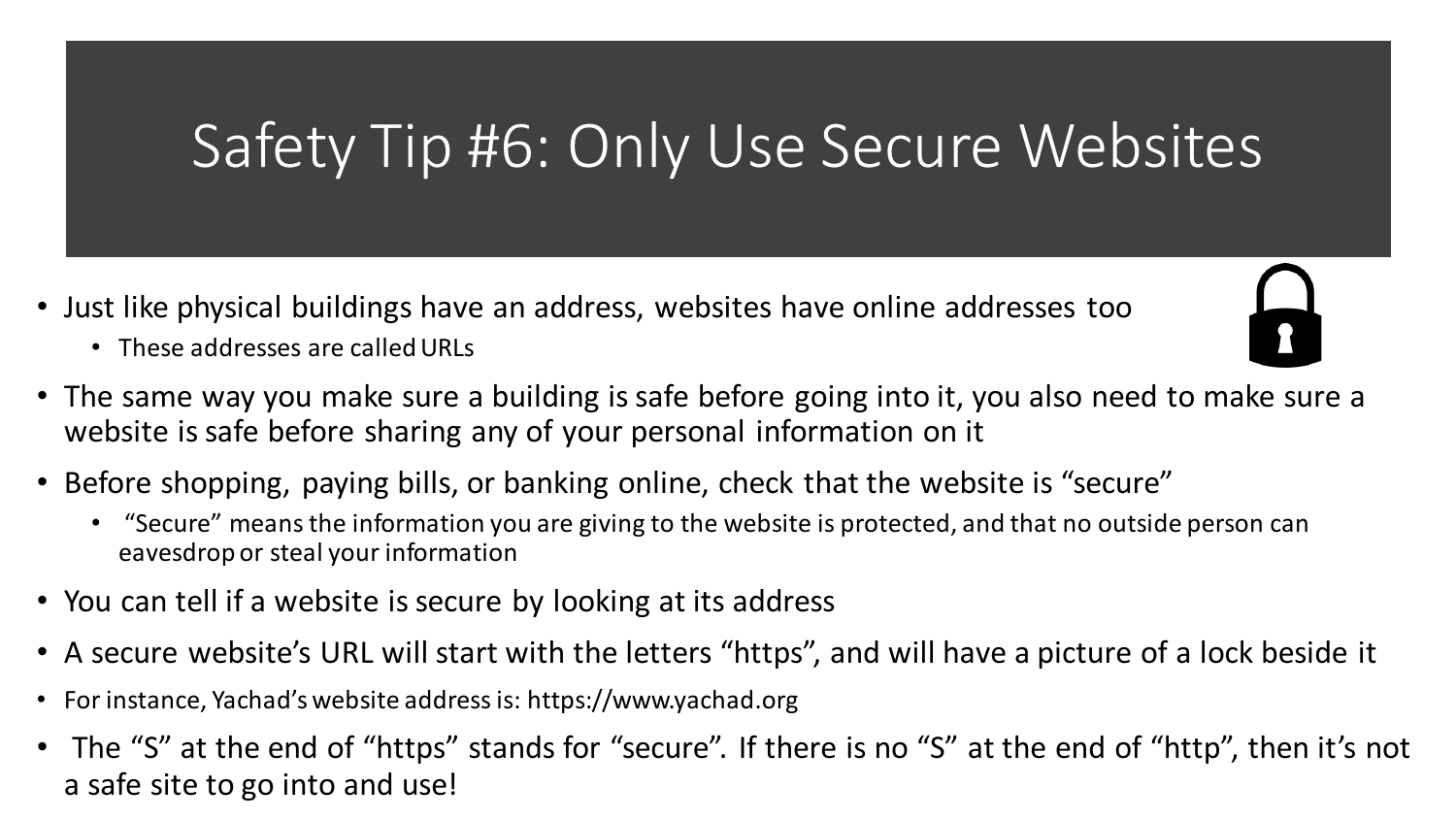### Safety Tip #7: Tell Someone You Trust

- If anything happens online that makes you uncomfortable or upset, please tell someone you trust
- For example, if you are being bullied or someone asks you to send an inappropriate picture of yourself, you should go to someone you know and trust for help

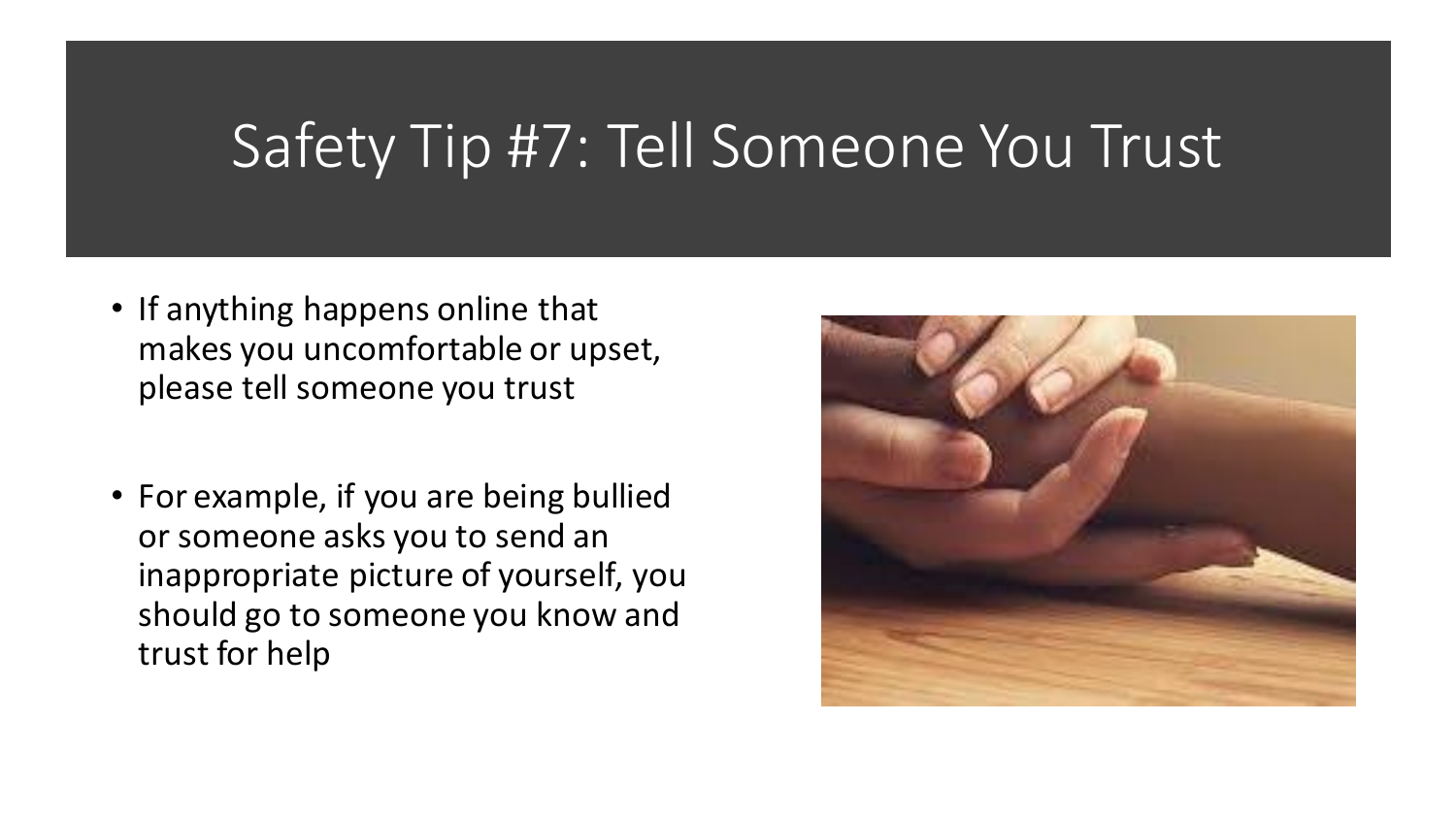### Have Fun But Be Safe

• You can do a lot on the internet!

For example:

- You can connect with friends or family who live in a different state or even a different country
- You can learn a new skill, like how to knit
- You can Join a Yachad Virtual Program
- You can find out the weather or the number to your local pizza place
- But remember you still need to be careful and safe!





CORPLINE 'N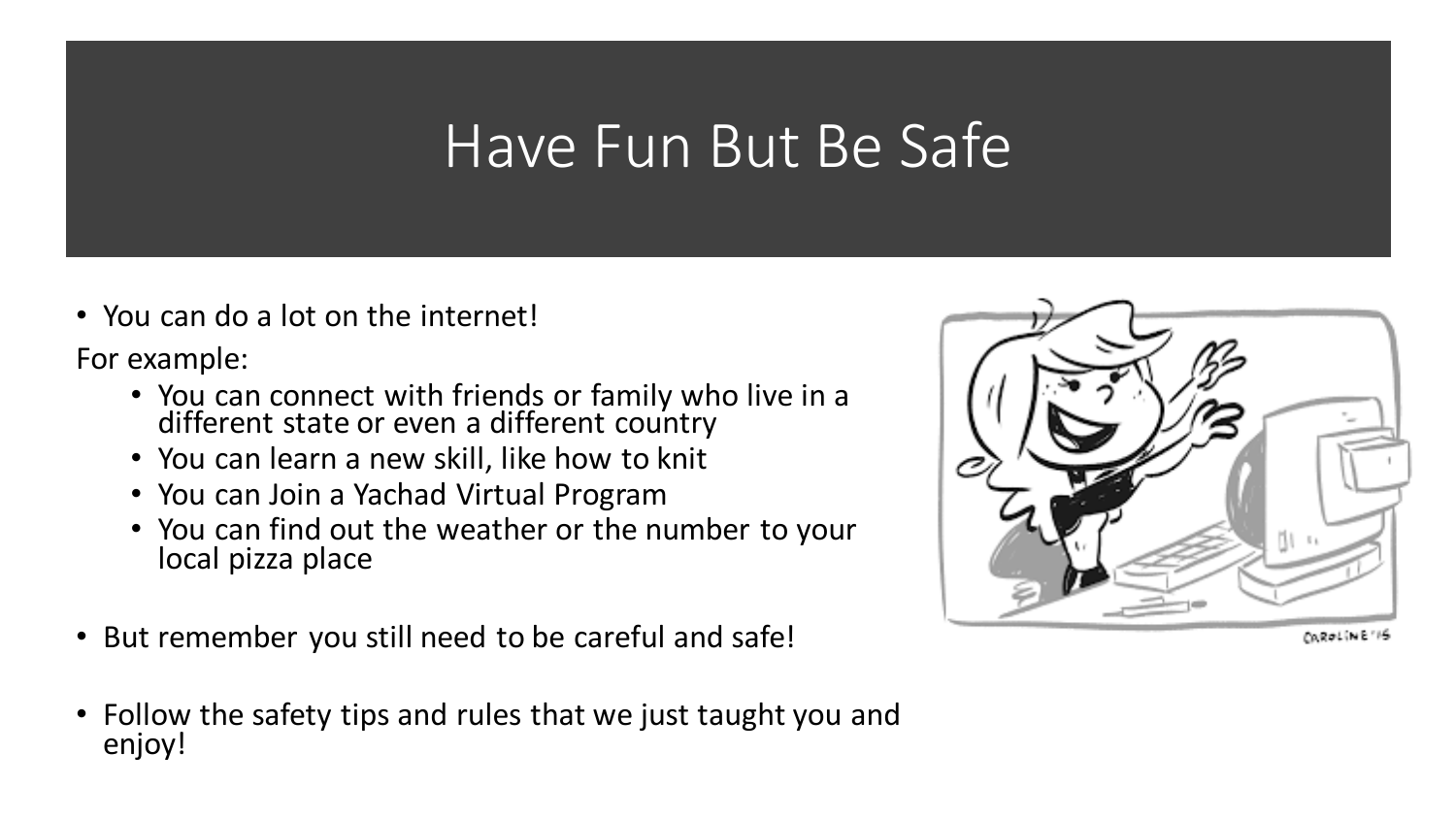### Internet Safety Quiz

Let's see what you learned! I'm going to ask you some multiple-choice questions about internet safety.

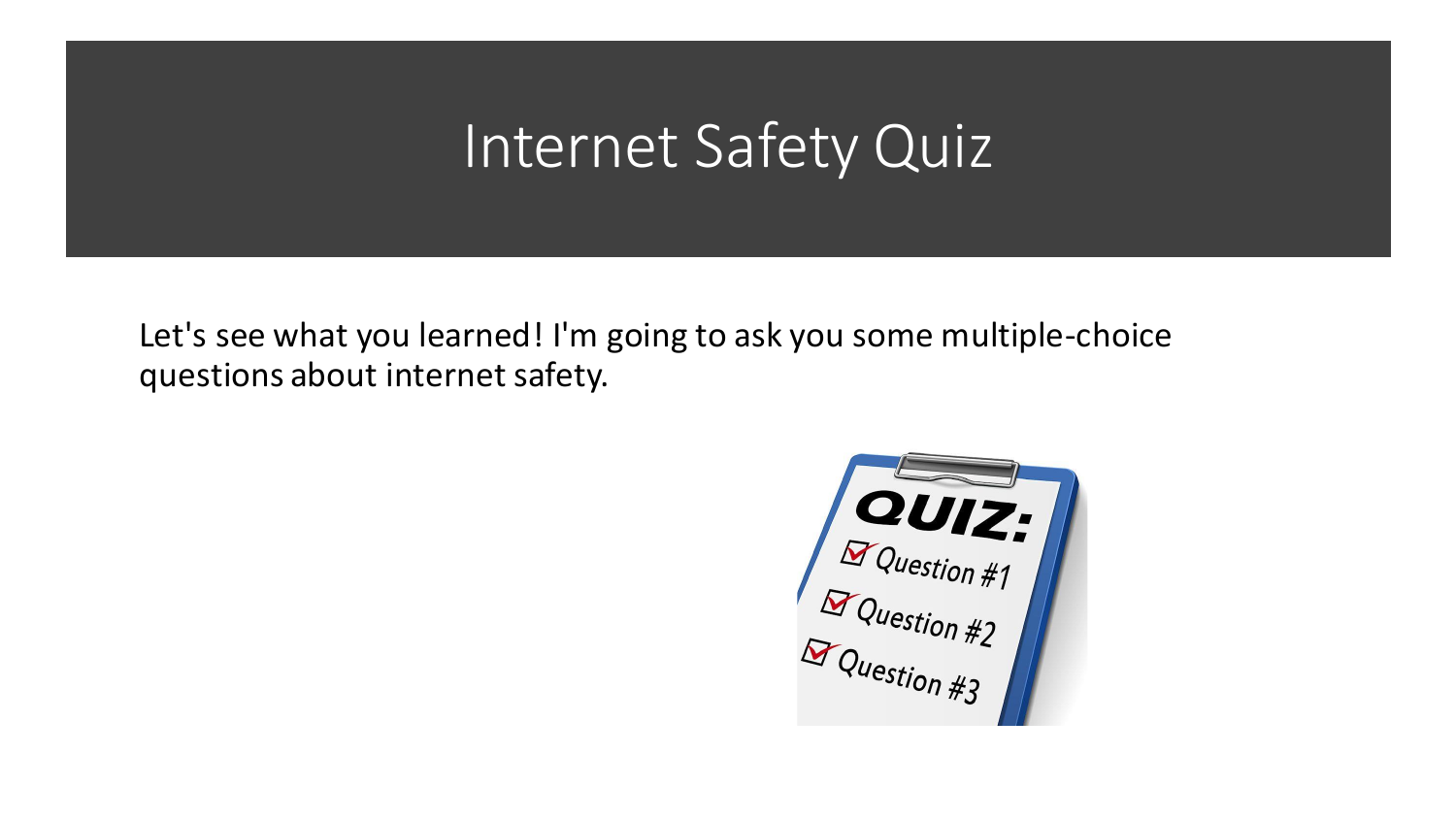You just bought a new cell phone and want to let your friends know your new number.

#### What should you **NOT** do?

- A) Post your new cell phone number onto your Facebook and Twitter accounts
- B) Send an email to your friends with your new number
- C) Call your friends on your new phone to say hi and tell them your new number

#### **The answer is A. You do NOT want to post private information like your phone number on the internet.**

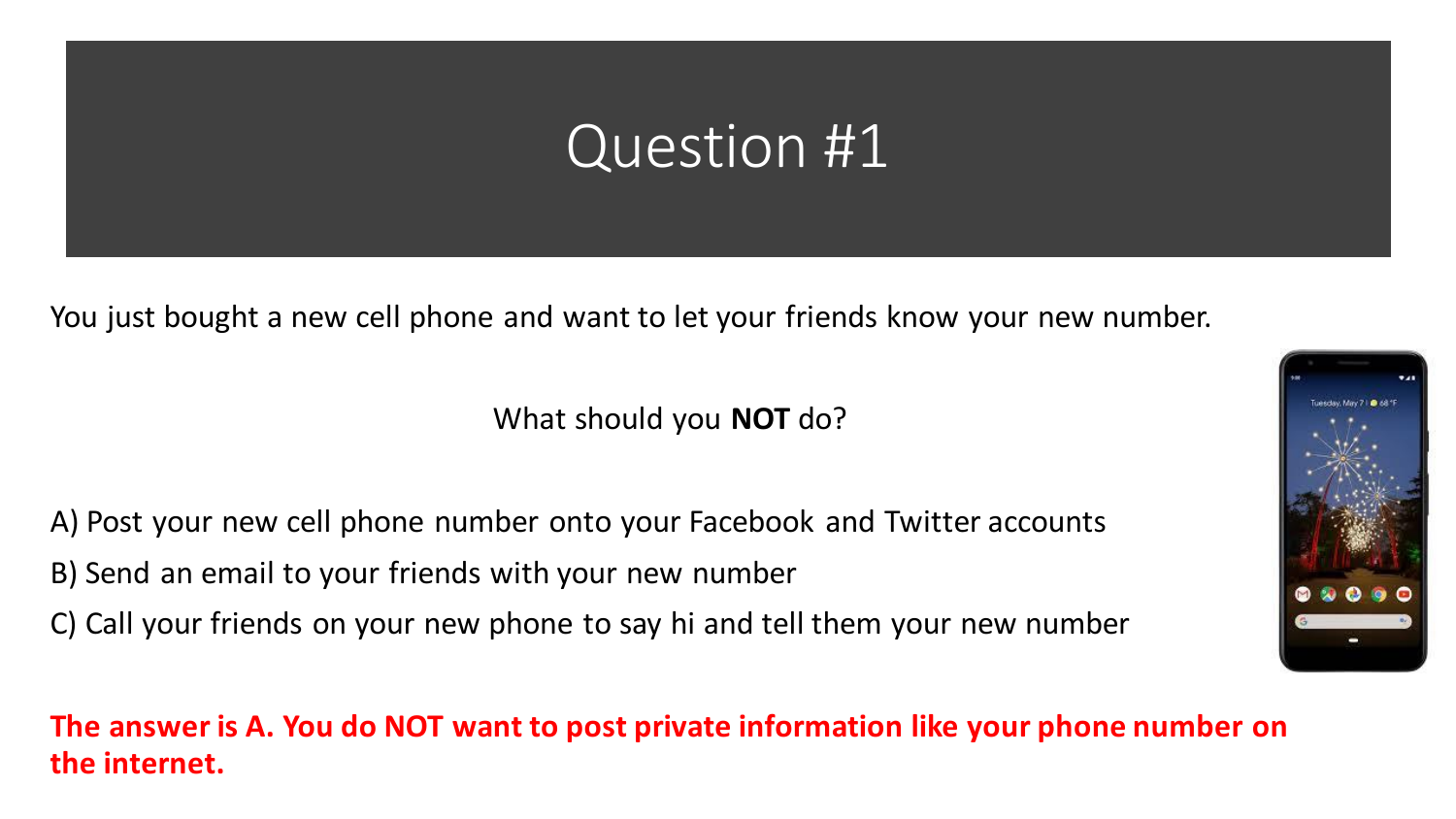

Someone keeps posting messages to your Facebook page saying that you are a liar and a thief.

What **should** you do?

A) Ignore the posts and hope the person will leave you alone B) Post your own nasty and mean messages to that person's Facebook page C) Tell someone you trust about the situation and ask for help

**The answer is C. Speak to someone you trust. They can help you to "block" that person from your Facebook page or to report their activities to Facebook.**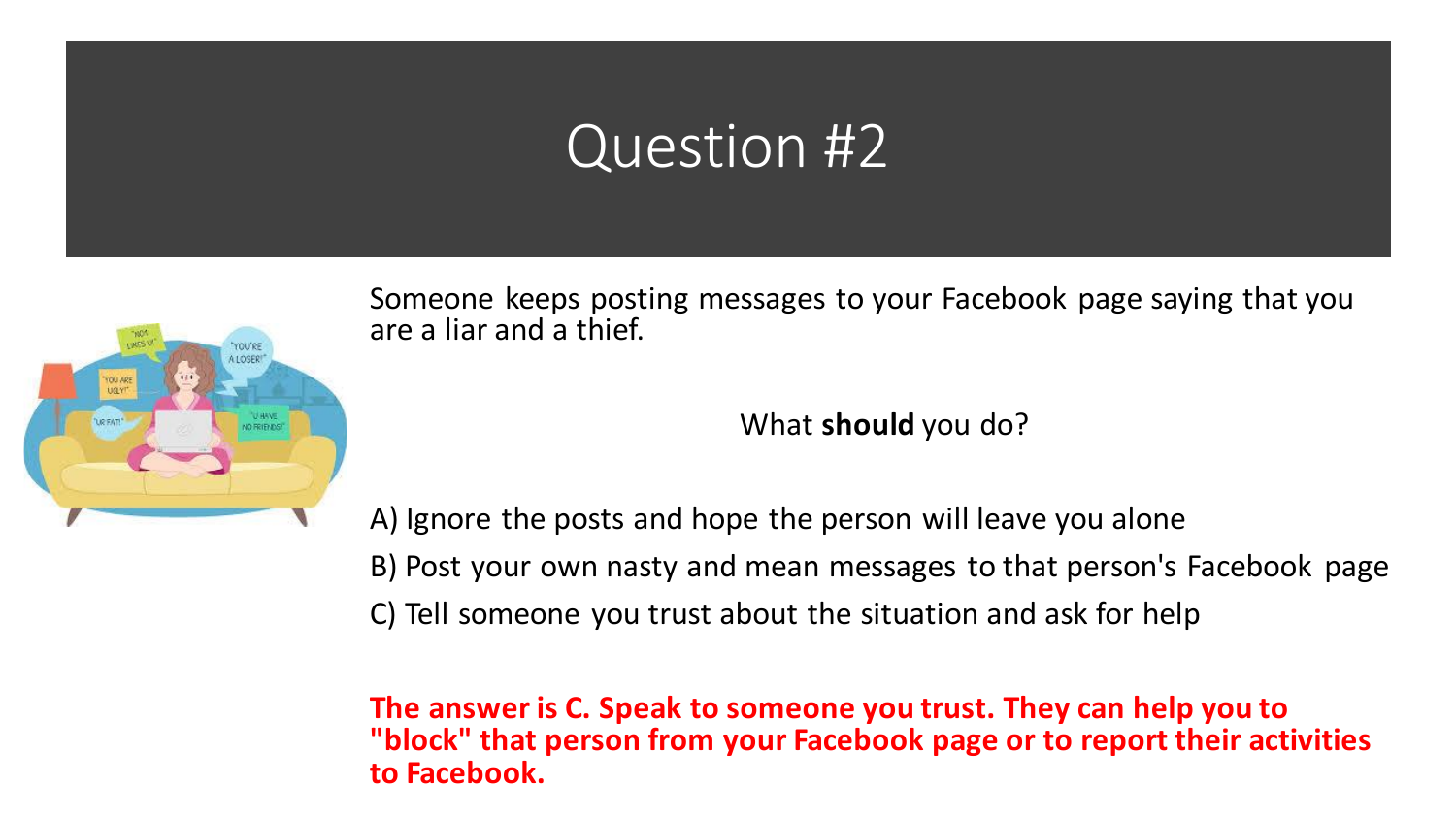A friendly looking woman who you do not know has sent you a friend request.

What **should** you do?

A) Accept her friend request and start chatting with her

B) Do not accept her friend request

C) Send her a message asking who she is

**The answer is B. You do not know this woman, and just like you wouldn't speak with strangers on the street, you don't want to speak with strangers online.** 

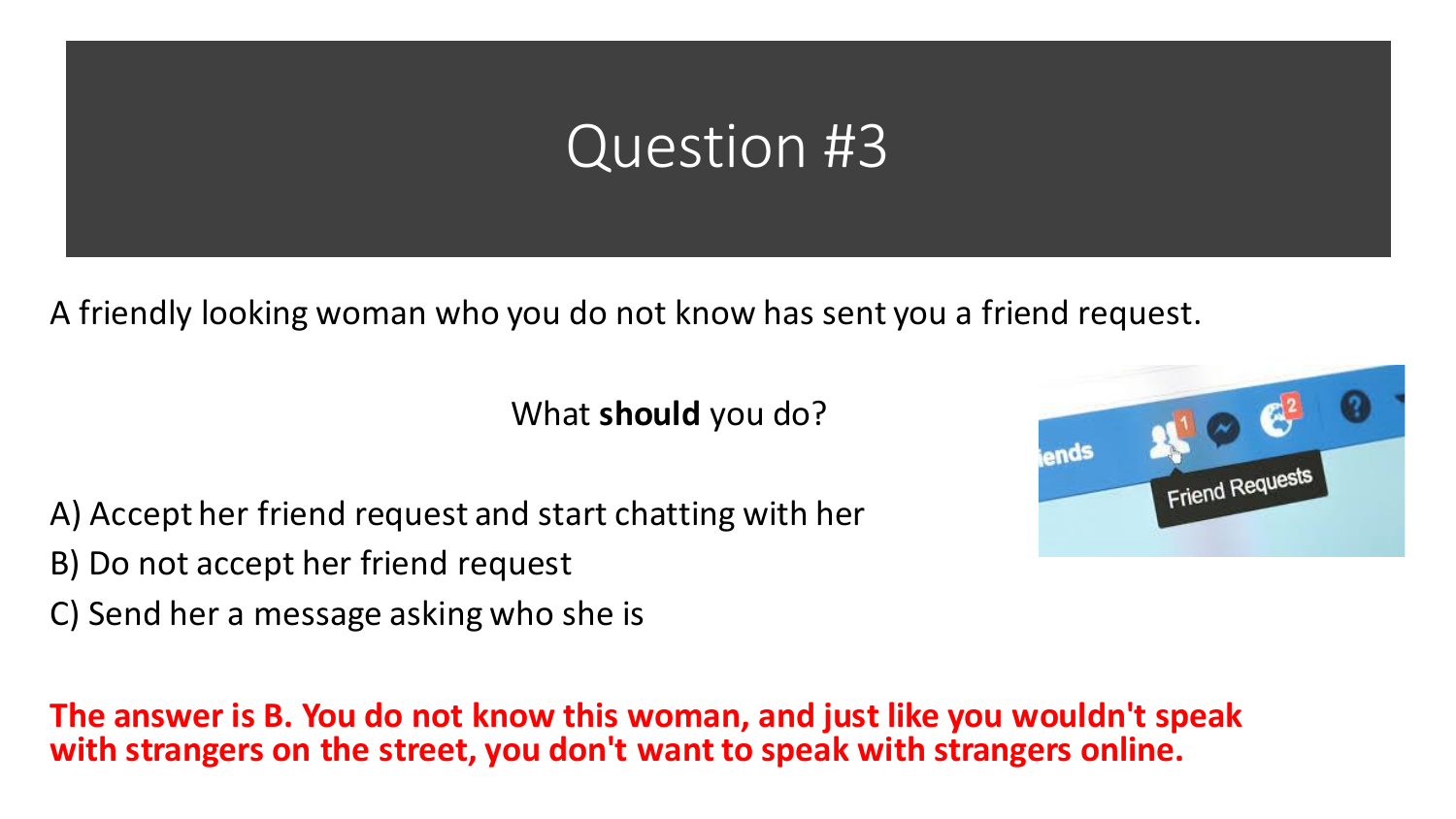You just signed up for an Instagram account, and are excited to use it, but to be safe before you start posting, you first need to:

A) Get a professional picture taken for your profile page B) Figure out how to upload videos from your phone C) Check the privacy settings on your account



**The answer is C. You want to make sure that your account is private, so that people you do not know cannot see what you post.**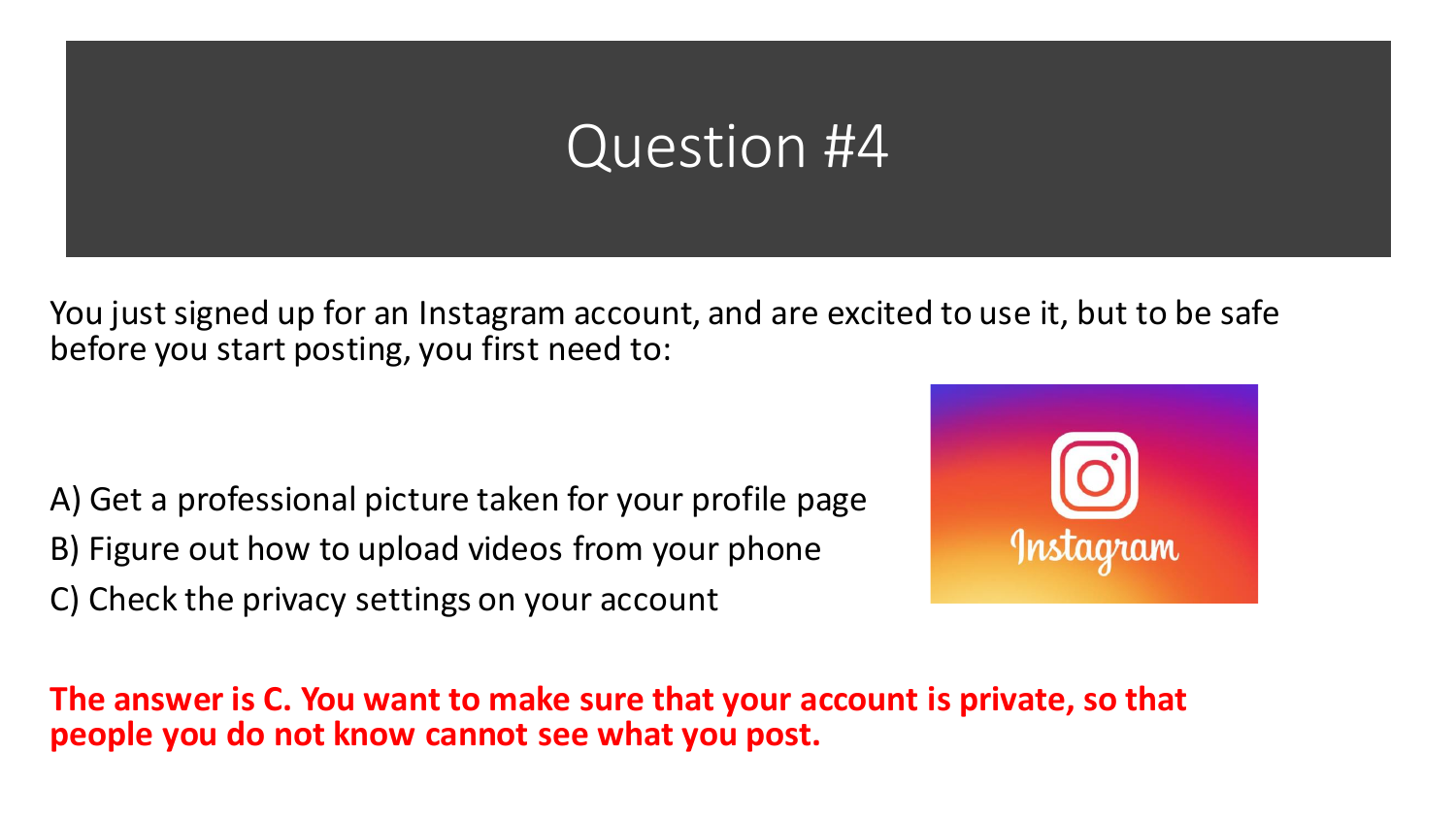You have become friends with someone you play video games with online, and that person wants to meet up with you for coffee.

What **should** you do?

A) Politely tell the person, "No thank you"

B) Schedule a time to meet up with your friend at your favorite coffee shop

C) Suggest you go out for dinner instead

#### **The answer is A. If you only know this person from the internet, it is not safe to meet up with him or her in person.**

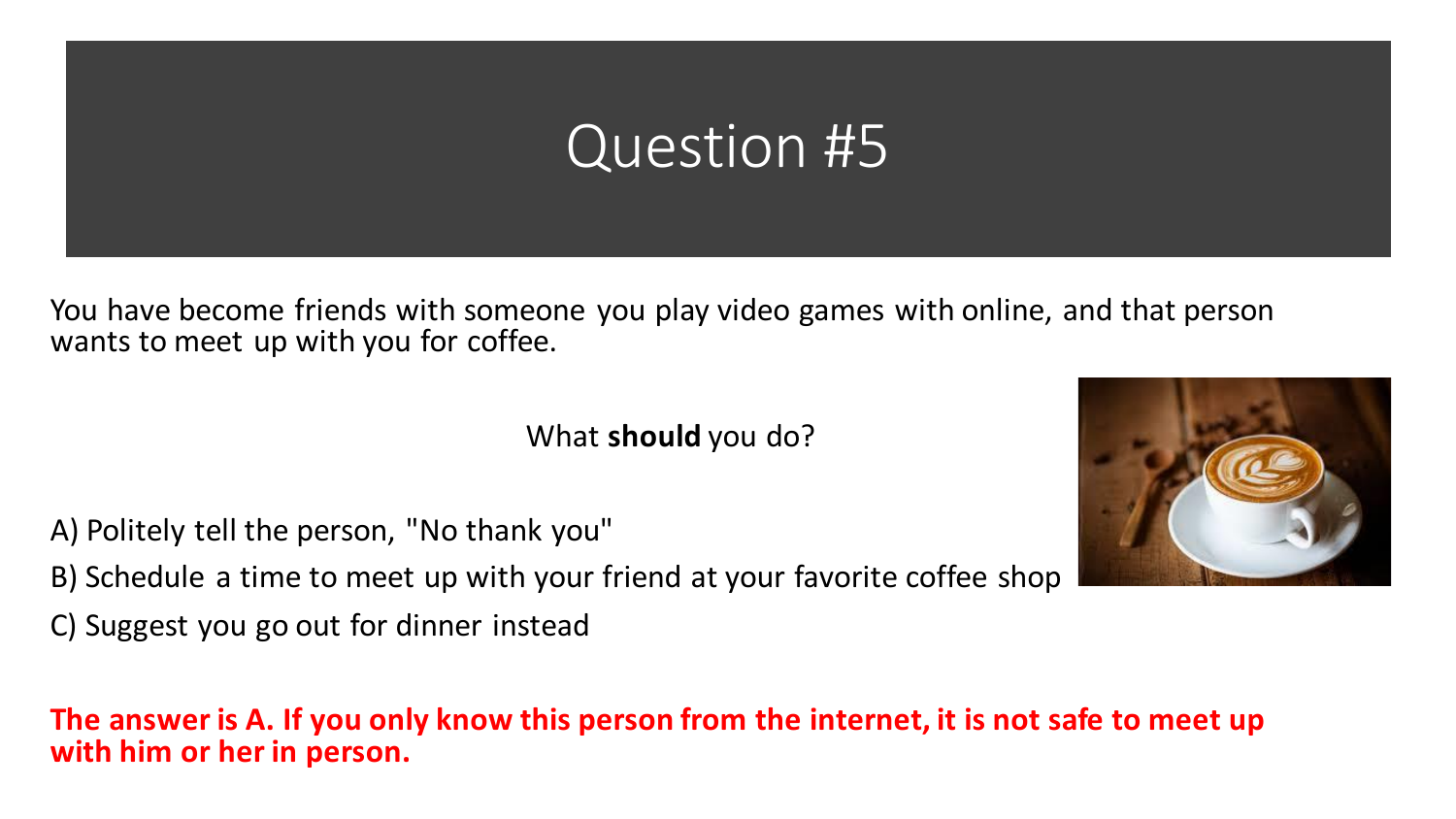

You read on the internet that mayonnaise is better than sunblock at stopping sunburns.

What **should** you do?

A) Buy a large supply of mayonnaise for the summer B) Look into whether mustard can protect your skin as well C) Find out where this information is coming from and if it is a trustworthy source

**The answer is C. Just because something is posted on the internet does not make it true! You need to find out where the information is coming from and if that source is honest and reliable.**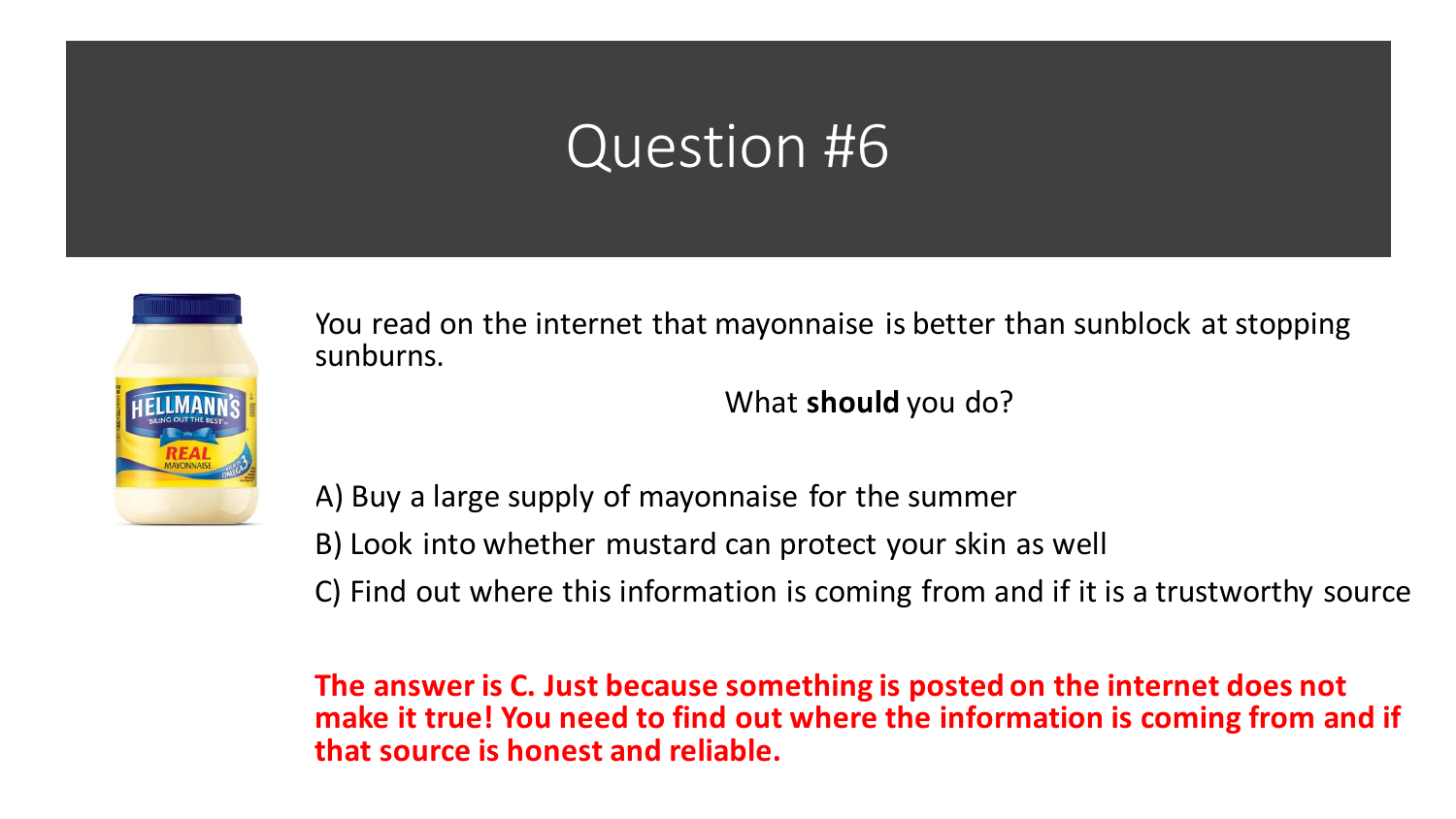You want to buy a really nice shirt that you saw for sale on a store's website.



What **should** you do?

A) Get your credit card out and start entering its number into the website

B) Check the website's URL to see if the site is secure before entering in any payment information

C) Look through the store's website some more to see if there are any other sales

**The answer is B. You want to make sure the store's website is secure, by checking that its address starts with "https", and that it has a picture of a lock besides it. Once you are sure the site is safe to use, then you can enter in your credit card number.**